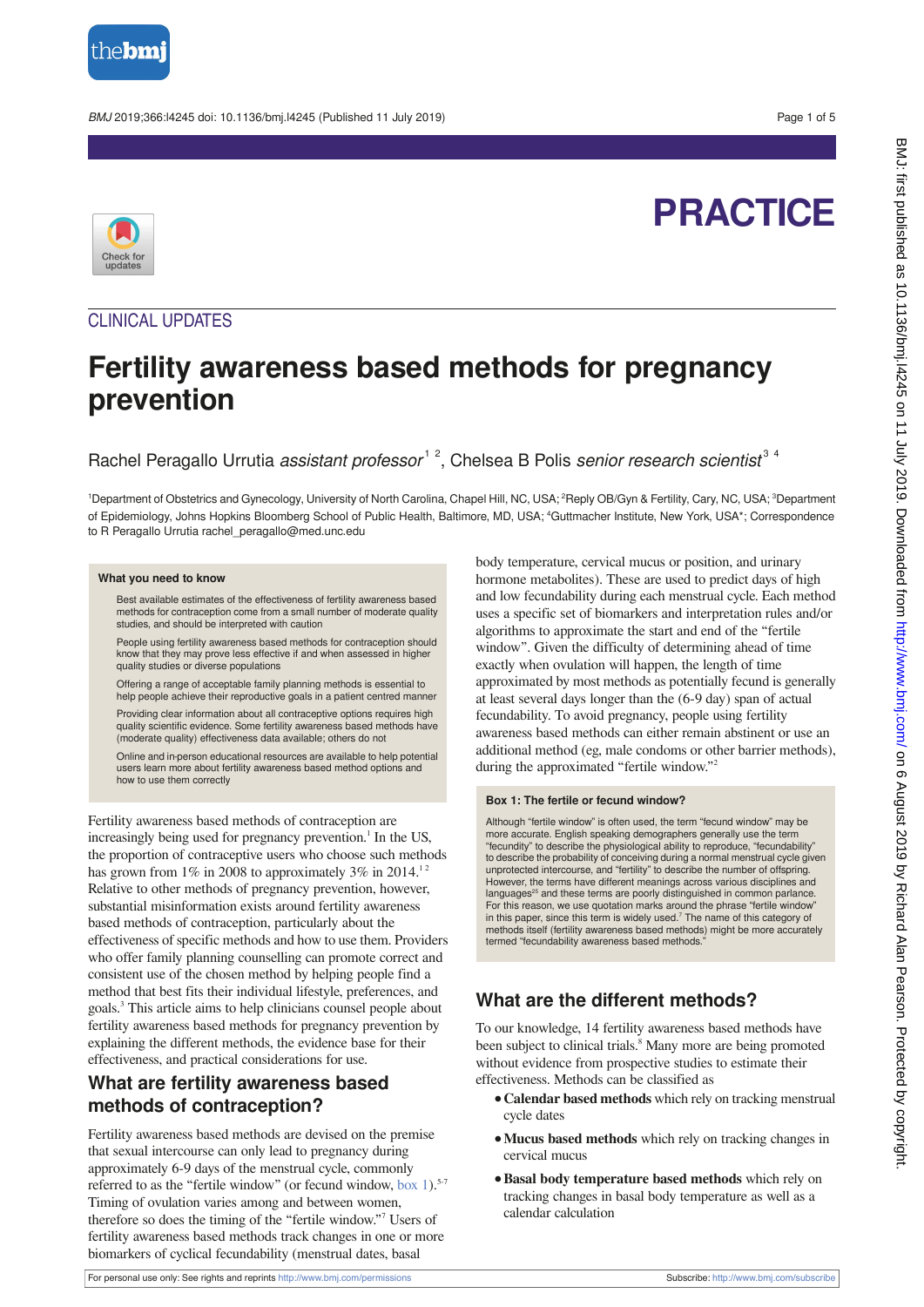- **•Symptothermal methods** which rely on tracking changes in multiple biomarkers (generally including cervical mucus and basal body temperature)
- **•Urinary hormone based methods** which rely primarily on tracking changes in metabolites of oestradiol and luteinising hormone in the urine.

Most methods rely on the user making their own interpretation of biomarkers to attempt to predict the "fertile window." Some rely on use of an app or device implementing an algorithm (based on inputs provided by the user) to attempt to predict the "fertile window" for users. Further details about individual methods are described in the infographic.

## **What is the evidence that fertility awareness based methods are effective?**

In our systematic review, we found no high quality prospective studies of the effectiveness of fertility awareness based methods for pregnancy prevention.<sup>8</sup> We found 12 distinct methods with moderate quality evidence estimating effectiveness for pregnancy prevention [\(infographic\).](#page-4-0) Given the lack of high quality studies and the relatively small number of studies for each method, we suggest that current estimates of the effectiveness of each method be interpreted with caution. When attempting to interpret this research, one important caveat is that participants who complete prospective studies are often not reflective of the general population (because of study eligibility requirements, personal characteristics associated with adhering to potentially burdensome trial requirements, and frequent interaction with study staff). Therefore, the estimates in our systematic review, which are derived from prospective studies, should be viewed as "best case scenarios." For most other contraceptive methods, estimates from prospective studies can be triangulated with those from population based retrospective surveys (eg, the National Survey of Family Growth in the US), which can produce more generalisable estimates. This type of triangulation is impossible for individual fertility awareness based methods, since at present the number of users of each of these methods is not large enough in population based surveys to calculate effectiveness estimates for individual methods. Moreover, in addition to those fertility awareness based methods identified in the published literature, there are others being promoted directly to users without appropriate studies estimating the effectiveness of these options for pregnancy prevention, sometimes accompanied by a lack of sufficient regulatory oversight regarding misleading marketing claims.<sup>9 10</sup>

### **How effective are these methods in preventing pregnancy with typical use?**

Estimates for the effectiveness of contraceptive methods are usually described in *typical use* and *perfect use* estimates.11*Typical use* refers to how effective a method is for the average person who does not always use that method correctly or consistently. For people interested in using a fertility awareness based method, it is critical to understand that—in contrast with methods like long acting reversible contraceptives—fertility awareness based methods are particularly sensitive to incorrect and inconsistent use.12 This is in part due to the high degree of user involvement required to track daily biomarkers of fecundability, and also because imperfect use of this method, by definition, involves unprotected intercourse during days of high fecundability.

Estimates from nationally representative retrospective surveys (such as the National Survey of Family Growth in the US) have been used to describe the effectiveness of fertility awareness based methods, but for statistical reasons have lumped all users of unique fertility awareness based methods together. In the United States, this grouping all users together results in a group comprised largely of calendar rhythm users; thus, the resulting effectiveness estimate (15 pregnancies per 100 women years)<sup>11</sup> largely reflects effectiveness of calendar rhythm use, and may not reflect effectiveness of other fertility awareness based methods. In addition, retrospective survey data cannot be used to estimate perfect use effectiveness. For these reasons, our systematic review focused on typical and perfect use estimates for specific fertility awareness based methods calculated in prospective studies, which we emphasise should be viewed as best case scenarios. These are summarised in the infographic.

In moderate quality prospective studies, among new users of most fertility awareness based methods, typical use estimates for unintended pregnancy ranged, across different methods, from 10 to 34 pregnancies per 100 woman years (infographic). These estimates are within a similar range as typical use estimates for some barrier methods, including male and female condoms, sponges, and diaphragms (eg, 13-21% during the first year of use).<sup>11</sup> The Sensiplan and Marquette Monitor methods may be the most effective fertility awareness based methods in typical use, with moderate quality studies generating typical use effectiveness estimates of 1.8-6.8 pregnancies per 100 new users in the first year of use. While more data are needed to confirm these estimates, these numbers are in the range of typical use estimates for combined and progestin-only pills, patches, and rings  $(7\%$  during the first year of use).<sup>11</sup> Limited data exist to address the effectiveness of fertility awareness based methods over longer term use.<sup>8</sup>

## **How effective are they at preventing pregnancy with perfect use?**

In our systematic review, only seven fertility awareness based methods had moderate quality studies that used correct methodological approaches to estimate perfect use effectiveness.<sup>8</sup> Perfect use unintended pregnancy estimates for most fertility awareness based methods ranged from one to five pregnancies per 100 new users in the first year of use, except for Persona (12 pregnancies per 100 woman years). Thus, in currently available studies, most fertility awareness based methods had perfect use estimates in a range similar to male and female condoms (2-5% during the first year of use).<sup>11</sup> Similar to typical use, the lowest perfect use pregnancy rates were observed for users of Sensiplan and the Marquette Monitor, with estimates suggesting one or fewer pregnancies per 100 woman years during the first year of use, though again, these estimates require confirmation in additional studies.

## **Advantages and disadvantages of fertility awareness based methods**

Effectiveness is one important factor that people consider when choosing contraceptive options. Others include safety, side effects, mechanism of action, and affordability.13-15 These are summarised i[n table 1.](#page-4-0)

## **Special considerations**

People who are unable to negotiate the timing of intercourse with their sexual partner will be unable to effectively use fertility awareness based methods to avoid pregnancy. Women with long or irregular cycles should not generally rely on calendar based methods, though methods that rely on tracking changes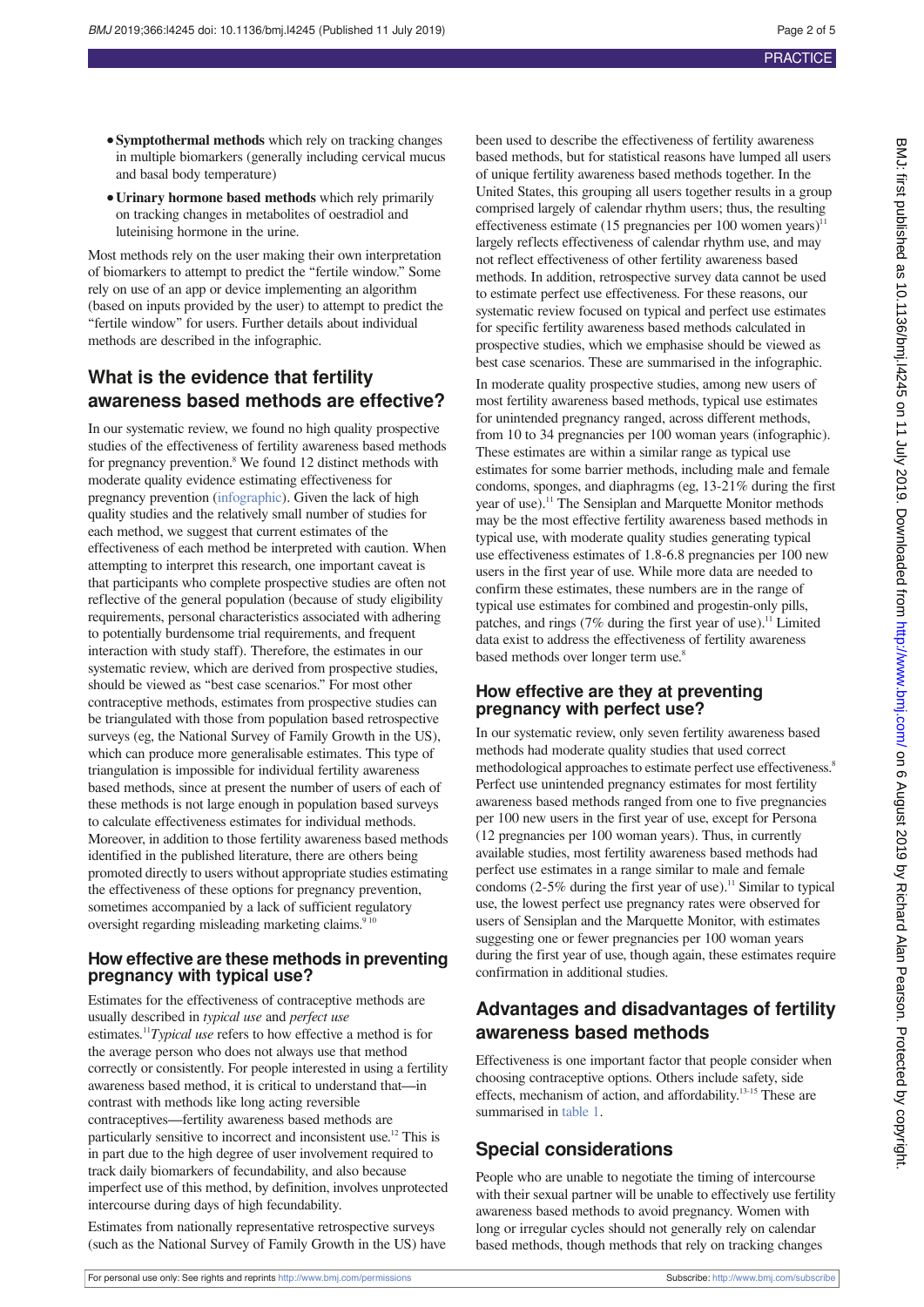in cervical mucus, temperature, and or urinary hormones may still be appropriate for them. Effectiveness data are limited for users in other special reproductive categories (eg, post partum, lactating, after abortion or miscarriage, adolescents with irregular cycles, women at perimenopause).

Where a person has strong personal or medical reasons to avoid pregnancy (eg, chronic treatment with teratogenic medications or a medical condition that would make pregnancy risky), encourage them to consider using a highly effective contraceptive method such as a long acting reversible contraceptive. However, where someone is unwilling to use a more effective method and strongly desires to use a fertility awareness based method, we recommend respecting the individual's choice and offering transparent information about how to use the methods in the most effective manner.

Other people who may experience additional challenges in using fertility awareness based methods include

- **•**Recent users of hormonal contraceptives
- **•**Those with current or frequent reproductive tract infections
- Those who have undergone female genital cutting
- People on medications that may affect cervical mucus tracking (eg, antihistamines or vaginal creams)
- **•**People who have physical or learning limitations
- **•**Those who have an irregular sleep, work, or travel schedule.<sup>16</sup>

These individuals may prefer to consider other contraceptive options. If they choose a fertility awareness based method, we would recommend they work with an experienced and certified instructor (box 2), some of whom are available via telehealth options.

#### **Box 2: Additional educational resources**

#### **Training resources for clinicians**

- **•** Standard days method: online, free 1-2 hours training module (CME). http://archive.irh.org/SDM\_Training/index.php
- **•** Two day method: online, free toolkit. https://www.k4health.org/toolkits/ twoday
- **•** Sensiplan materials and training (available at cost). https://www. sensiplan-im-netz.de/?page\_id=910.
- **•** Billings Ovulation Method: religious components, teacher training (available at cost). https://www.woombinternational.org/global-outreach
- **•** Marquette Symptohormonal Method: religious components, teacher training available (at cost). https://nfp.marquette.edu/avoiding\_ pregnancy.php)

#### **Overview documents**

- **•** Contraceptive Technology 21st Ed (particularly the chapter on fertility awareness based methods, ch 12, 26. http://www. contraceptivetechnology.org/the-book/
- **•** World Health Organization's medical eligibility criteria for contraceptive use, Fifth Edition https://www.who.int/reproductivehealth/publications/ family\_planning/MEC-5/en/
- **•** Family Planning Handbook: A Global Handbook for Providers, ch 18, 2018. http://fphandbook.org/sites/default/files/global-handbook-2018 full-web.pdf
- **•** Free webinars from the National Clinical Training Center for Family Planning, supported by the US Office of Population Affairs Title X Family Planning Program
- **–** Understanding and counselling potential users on fertility awareness based methods for pregnancy prevention: https://vimeo.com/ 264114233
- **–** Effectiveness of fertility awareness based methods for pregnancy prevention. https://vimeo.com/284453322
- **–** Fertility apps: a new approach for fertility awareness based methods. https://vimeo.com/277724852

Fertility awareness based methods may be chosen for religious reasons (box 3). Be aware that some patients hold religious beliefs that forbid use of other methods of pregnancy prevention, or which advise that the act of intercourse must allow for the possibility of pregnancy.17 18 Fertility awareness based methods may be the only acceptable option for such individuals. Some religious groups prohibit any genital contact unless it is for the purposes of procreation. For such patients, using a fertility awareness based method that is in accordance with their beliefs may require abstinence from all sexual activity (not only from penile-vaginal intercourse), during the "fertile window."

#### **Box 3: Fertility awareness based methods or natural family planning?**

The terms "fertility awareness based methods" and "natural family planning" have come to have distinct definitions. Fertility awareness based methods is an umbrella term for all methods based on tracking indicators of fecundability. Natural family planning indicates use of a fertility awareness based method in conjunction specifically with abstinence during the "fertile window," often arising in a religious context<sup>16</sup> where alternative methods (eg, barrier methods) or sexual practices are contrary to those specific religious teachings.4

## **How should clinicians include fertility awareness based approaches in contraceptive options counselling?**

Fertility awareness based methods should be included as an option in patient centred counselling. Clinicians need to be able to communicate the general advantages and disadvantages of such methods as well as the known effectiveness data and the limitations of those data. Note that some companies that manufacture fertility related technologies, as well as some proponents of fertility awareness based methods, have made misleading claims about effectiveness in marketing directly to consumers.<sup>9</sup> For example, some have promoted improperly calculated effectiveness rates or inappropriately applied effectiveness rates from other fertility based methods to the method they are advertising. In one case, a misleading publication on effectiveness of a fertility awareness based device called Daysy was contested and eventually retracted from the scientific literature.<sup>9 19</sup>

Clinicians who wish to develop their skills in counselling on the use of fertility awareness based methods can undertake training in person and online (box 2).

#### **Education into practice**

Do you present fertility awareness based methods as an option during contraceptive counselling? If so, for which types of patient?

How might you change your counselling about fertility awareness based methods in the future

What local resources exist in your community or can be accessed by your patients for fertility awareness based method instruction and education?

#### **Sources and selection criteria**

The authors of this manuscript, in conjunction with a larger group of experts, conducted a systematic review of studies which prospectively identified pregnancies and prospectively tracked pregnancy intentions, and which evaluated fertility awareness based methods' effectiveness for pregnancy prevention in PubMed, CINAHL, Embase, and Web of Science until 6 June<br>2017.<sup>8</sup> In this article we included information from studies identified in the process of that review, in addition to information gleaned from a standing ongoing PubMed search, and articles already known to us from our research and clinical work on fertility based and contraceptive provision and counselling.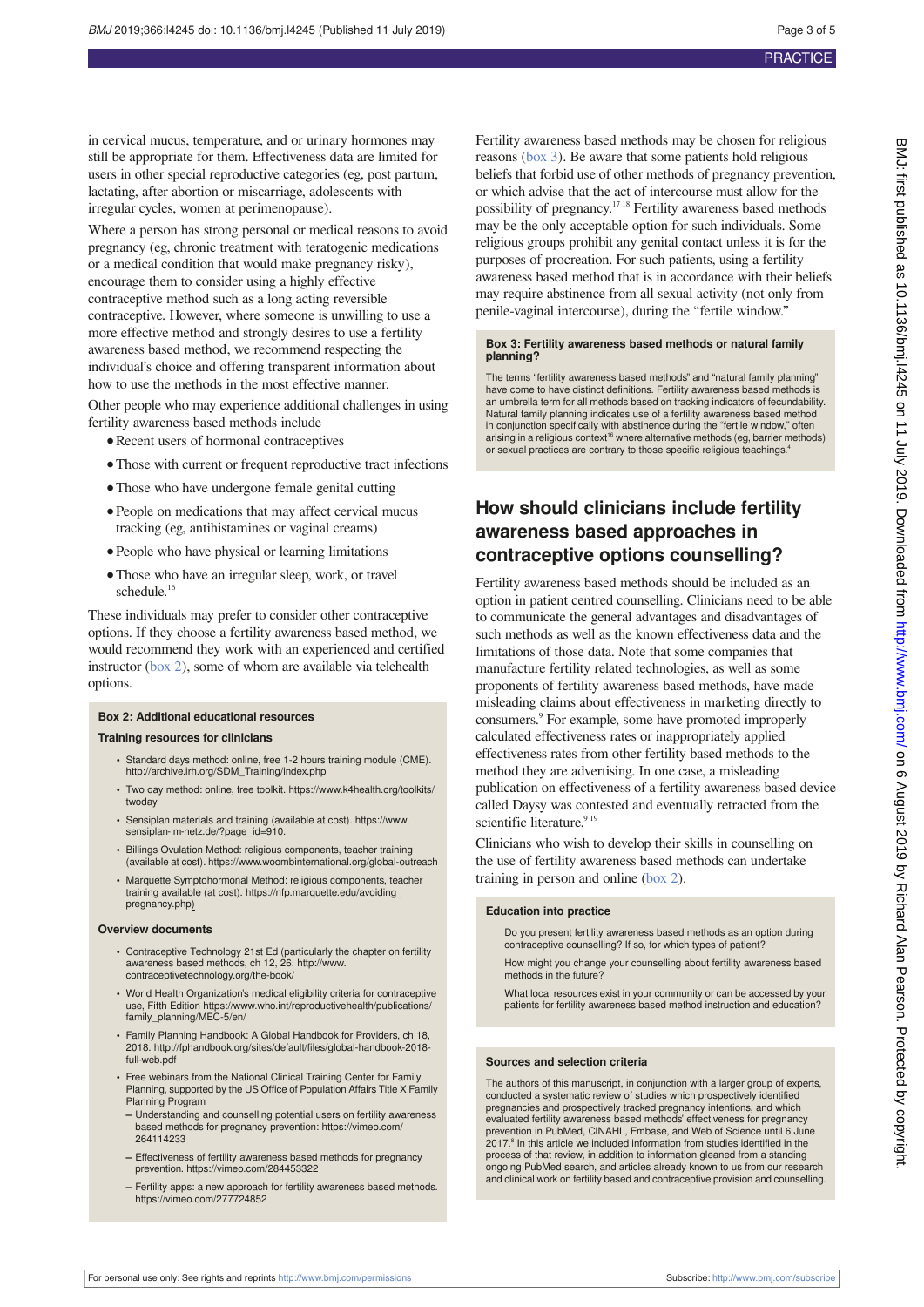#### **How patients were involved in the creation of this article**

Individuals using fertility awareness based methods of pregnancy prevention were invited to read a draft of the article and offer feedback. Their comments were used to modify the wording and content of the final article by including clearer language and including patient centred information about use of these methods

#### **Harmonisation with international guidelines**

Guidance on fertility awareness based methods issued by the Faculty of Sexual and Reproductive Healthcare in 2015 recommends that "women wishing to use fertility indicators for contraceptive purposes should […] be informed that combining indicators is considered more effective than using single fertility indicators alone. "20 This guidance was based on expert opinion as a result of limited evidence being available. In our 2018 systematic review, effectiveness estimates for multiple marker methods and for single indicator methods varied widely.<sup>8</sup> Of the evidence identified in that systematic review, moderate quality studies suggested that two multiple marker methods (Sensiplan and Marquette) may have the lowest unintended pregnancy rates among fertility awareness based methods with comparable evidence. However, other multiple marker methods had much higher pregnancy rates.

Neither the Centers for Disease Control and Prevention (United States) nor the World Health Organization have similar recommendations but simply list<br>the methods with available effectiveness data.<sup>21-23</sup>

The American College of Obstetricians and Gynecologists has no formal guidance on the use of fertility awareness based methods for avoiding pregnancy.

\*Guttmacher Institute affiliation included for informational purposes only; this work was not conducted under the auspices of the Guttmacher Institute. The views

expressed herein are those of the authors and do not necessarily reflect the views of the Guttmacher Institute or Reply OB/Gyn & Fertility

Provenance and peer review: commissioned; externally peer reviewed.

**Competing interests** We have read and understood the BMJ policy on declaration of interests and declare the following interests: part of RPU's salary is paid to the University of North Carolina for her clinical work at Reply OB/Gyn and Fertility, a for profit clinic devoted to improving access to education about fertility awareness based methods. CBP has no competing interests to declare.

**Acknowledgments** The authors wish to thank Cindi Cass, Katherine Kevin, and Jasmine Prebles for their review and critique of this manuscript.

- 1 Kavanaugh ML, Jerman J. Contraceptive method use in the United States: trends and characteristics between 2008, 2012 and 2014. Contraception 2018;97:14-21. 10.1016/j.contraception.2017.10.003 29038071
- 2 Polis CB, Jones RK. Multiple contraceptive method use and prevalence of fertility awareness-based method use in the United States, 2013-2015. Contraception 2018;98:188-92. 10.1016/j.contraception.2018.04.013 29702082
- 3 Dehlendorf C, Fox E, Sobel L, etal . Patient-centered contraceptive counseling: evidence to inform practice. Curr Obstet Gynecol Rep 2016;5:55-6310.1007/s13669-016-0139-1.
- 4 Schenker JG, Rabenou V. Contraception: traditional and religious attitudes. Eur J Obstet Gynecol Reprod Biol 1993;49:15-8. 10.1016/0028-2243(93)90102-I 8365507
- 5 Lynch CD, Jackson LW, Buck Louis GM. Estimation of the day-specific probabilities of conception: current state of the knowledge and the relevance for epidemiological research. Paediatr Perinat Epidemiol 2006;20(Suppl 1):3-12. 10.1111/j.1365-3016.2006.00765.x 17061968
- 6 Wilcox AJ, Weinberg CR, Baird DD. Timing of sexual intercourse in relation to ovulation. Effects on the probability of conception, survival of the pregnancy, and sex of the baby. N Engl J Med 1995;333:1517-21. 10.1056/NEJM199512073332301 7477165
- 7 Wilcox AJ, Dunson D, Baird DD. The timing of the "fertile window" in the menstrual cycle: day specific estimates from a prospective study. BMJ 2000;321:1259-62. 10.1136/bmj.321.7271.1259 11082086
- 8 Peragallo Urrutia R, Polis CB, Jensen ET, Greene ME, Kennedy E, Stanford JB. Effectiveness of fertility awareness-based methods for pregnancy prevention: a systematic review. Obstet Gynecol 2018;132:591-604. 10.1097/AOG.0000000000002784 30095777
- 9 Polis CB. Published analysis of contraceptive effectiveness of Daysy and DaysyView app is fatally flawed. Reprod Health 2018;15:113. 10.1186/s12978-018-0560-1 29940983
- 10 Hough A, Bryce M. Exaggerating contraceptive efficacy: the implications of the Advertising Standards Authority action against Natural Cycles. BMJ Sex Reprod Health 2019;45:71-2. 10.1136/bmjsrh-2018-200209 30622128
- 11 Trussell J, Aiken ARA. Contraceptive efficacy. In: Hatcher RA, Nelson AL, Trussell J, Cwiak C, etal , eds. Contraceptive Technology. 21st ed. Ayer Company Publishers, Inc, 2018.
- 12 Trussell J, Grummer-Strawn L. Further analysis of contraceptive failure of the ovulation method. Am J Obstet Gynecol 1991;165:2054-9.
- 10.1016/S0002-9378(11)90581-X 1755470 13 Lessard LN, Karasek D, Ma S, etal . Contraceptive features preferred by women at high risk of unintended pregnancy. Perspect Sex Reprod Health 2012;44:194-200. 10.1363/4419412 22958664
- 14 Madden T, Secura GM, Nease RF, Politi MC, Peipert JF. The role of contraceptive attributes in women's contraceptive decision making. Am J Obstet Gynecol 2015;213:e1-6. 10.1016/j.ajog.2015.01.051 25644443
- 15 Donnelly KZ, Foster TC, Thompson R. What matters most? The content and concordance of patients' and providers' information priorities for contraceptive decision making. Contraception 2014;90:280-7. 10.1016/j.contraception.2014.04.012 24863169
- Jennings V, Polis CB. Fertility awareness-based methods. In: Hatcher RA, Nelson AL, Trussell J, etal , eds. Contraceptive Technology. 21st ed. Ayer Company Publishers, 2018.
- 17 Encyclical of Pope Paul VI: Humanae Vitae: on the Regulation of Birth; 1968. United States Catholic Conference
- 18 Religion and spirituality in OBGYN. InPeragallo R, Thorp J, eds. Spirituality and religion within the culture of medicine: From evidence to practice. Oxford University Press, 2017: 15-34.
- 19 Koch MC, Lermann J, van de Roemer N, etal . Retraction Note: Improving usability and pregnancy rates of a fertility monitor by an additional mobile application: results of a retrospective efficacy study of Daysy and DaysyView app. Reprod Health 2019;16:54. 10.1186/s12978-019-0728-3 31088503
- 20 Faculty of Sexual & Reproductive Healthcare (FSRH). Fertility Awareness Methods. 2015. https://www.fsrh.org/standards-and-guidance/documents/ ceuguidancefertilityawarenessmethods/
- 21 World Health Organization. Medical eligibility criteria for contraceptive use: World Health Organization 2015. https://www.who.int/reproductivehealth/publications/family\_planning/ Ex-Summ-MEC-5/en/
- 22 Curtis KM, Tepper NK, Jatlaoui TC, etal . US medical eligibility criteria for contraceptive use, 2016. MMWR Recomm Rep 2016;65:1-103.
- 23 Centers for Disease Control and Prevention. Contraception. 2018. https://www.cdc.gov/ reproductivehealth/contraception/index.htm
- 25 Habbema JDF, Collins J, Leridon H, Evers JLH, Lunenfle B, teVelde ER. Towards less confusing terminology in reproductive medicine: a proposal. Hum Reprod 2004;19:1497-501.

Published by the BMJ Publishing Group Limited. For permission to use (where not already granted under a licence) please go to http://group.bmj.com/group/rights-licensing/ permissions